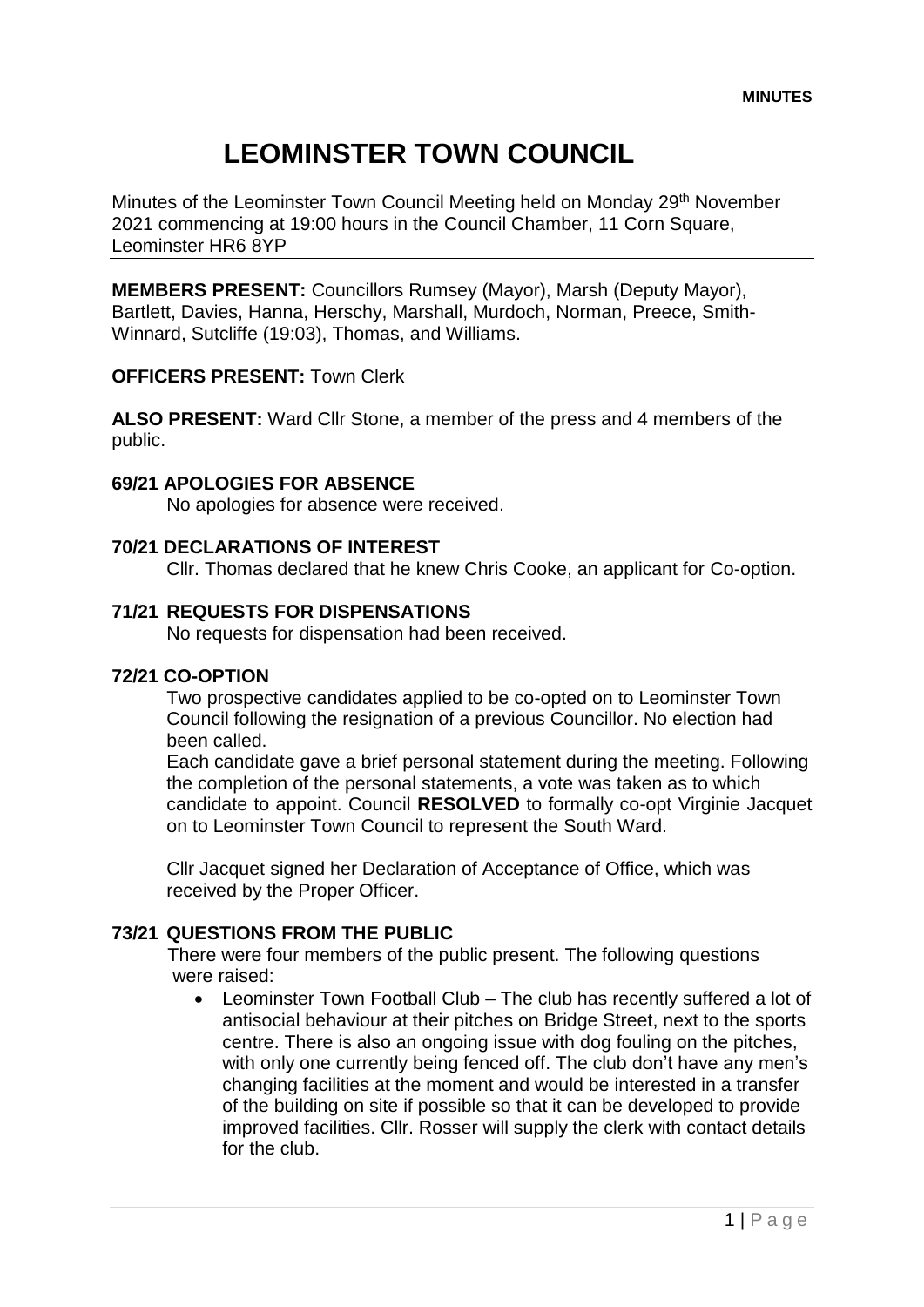- Ducking Stool A member of the public raised concerns to the Town Council on the use of the Ducking Stool to promote the built heritage of Leominster. At a time when women and girls are experiencing high levels of violence, why are local tourism organisations utilising this as a method of attracting visitors to the town? Does the community want to be promoted like this at a time where male violence against women and girls is receiving national attention and government promises of it being addressed in various ways? Following a discussion, it was suggested that the issues could be addressed by the interpretation materials that accompany the ducking stool and related literature could be used to highlight this ongoing issue. It was suggested that the Cultural Consortium Programme of cultural events in the town could also be used to raise awareness. The town clock also displays a ducking stool and it was pointed out that as it is currently broken and the maker is no longer trading, it was likely to be part of the High Street Heritage Action Zone Corn Square and public realm improvements. The clerk will investigate this further.
- A member of the public raised concerns about the condition of the Royal Oak Hotel and the road conditions on West Street, Broad Street and High Street. The clerk had reported concerns to building control at Herefordshire Council was suggested that the public realm improvements may cover some of these areas but that issues should be reported to Herefordshire Council through Balfour Beatty.

# **74/21 MINUTES OF THE PREVIOUS MEETING**

Council **RESOLVED** that the minutes of the Leominster Town Council meeting held on 27<sup>th</sup> September 2021 be agreed and signed as a correct record.

# **75/21 CLERK'S REPORT**

Council noted the following Clerk's Report:

- Christmas lights Several complaints have been received regarding the Christmas lights about both faults and quality. The faults are reported as soon as we are aware. The recent stormy weather and vandalism have both contributed to lights being out but the main entrance lighting on South Street didn't work from the beginning.
- Through the Wardrobe The clerk asked for volunteers to help manage the event.
- Christmas meal Anyone wishing to attend would need to pay £5 deposit to the clerk to secure the booking.

# **76/21 FINANCES**

**(a) Accounts Paid and Invoices for Payment –** It was **RESOLVED** to ratify the payment of invoices for September, October and November 2021, as outlined on the payment statements provided.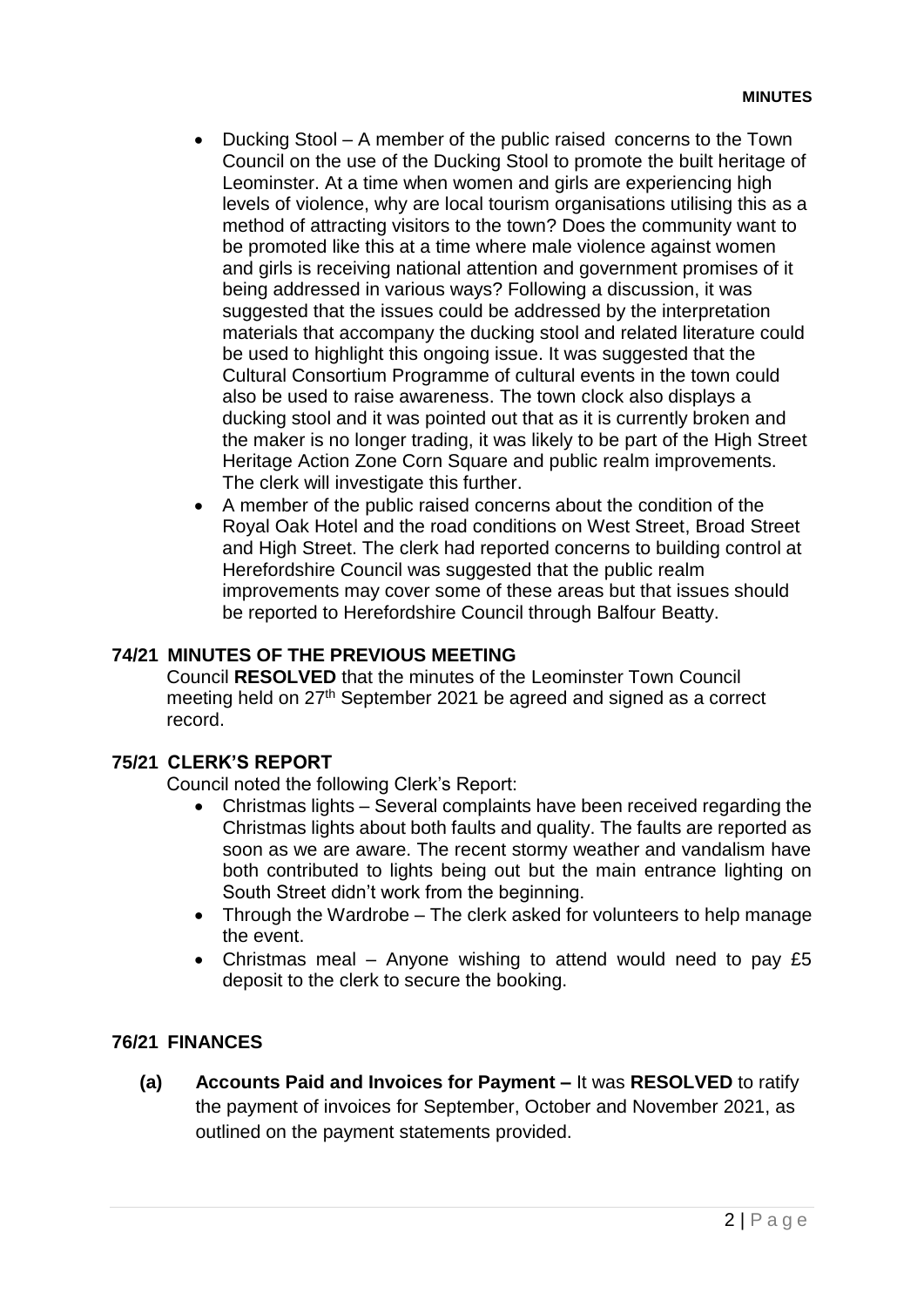- **(b) Income & Expenditure Report Month 7** Council **RESOLVED** to accept the Income & Expenditure Report for Month 7 and accompanying notes.
- **(c) Budget Update –** A verbal update was given to committee by the clerk and the Chair. It was noted that the tax base had increased by 197 for 2022/23 and a number of options for the precept request were outlined. This will be submitted at the next Full Council meeting on 24<sup>th</sup> January 2022 following the final meeting of the Budget Working Group.
- **(d) Transfer of bank account balances –** It was **RESOLVED** to move a portion of the bank account balance to the savings account with the Finance Assistant setting up a monthly check to ensure that there are enough funds in the current account to cover expenditure. It was also **RESOLVED** that the clerk would check the amount that the bank guarantees and research opening another account to spread the risk.

## **77/21 GRANTS**

- **(a) Welcome Back Fund**  Council noted that the delivery of the first project, the Through the Wardrobe Free Event, had begun and would be completed by the end of December.
- **(b) Great Places to Visit Fund**  Following discussion, it was **RESOLVED** to sign the Deed of the Service Level Agreement for the Great Places to Visit Fund.
- **78/21 CULTURAL CONSORTIUM MEMORANDUM OF UNDERSTANDING** It was **RESOLVED** to approve the agreement for signature.

## **79/21 MODEL PUBLICATION SCHEME**

It was **RESOLVED** to re-adopt the Model Publication Scheme.

#### **80/21 REPORTS**

The following reports were received:

#### **Leominster North Ward Report from Ward Cllr Stone**

The council noted the report contained in the agenda.

Cllr. Stone also recommended that the council push for a vaccination site in Leominster, possibly at the testing centre in Broad Street, with the Director of Public Health. He also said that the Keep Herefordshire Warm scheme is still running and that the Grayson Perry Exhibition in Hereford runs until 18th December 2021.

#### **Leominster South Ward Report from Ward Cllr Marsh**

The council noted the following verbal report below.

**Covid jabs**: Councillors' efforts to secure more local options for boosters and other jabs continue. The first pop up in Leominster on 21 November was nearly overwhelmed with cars coming from miles around and long queues, luckily the day was dry. The full 1,000 doses supplied were given. We are pushing the NHS for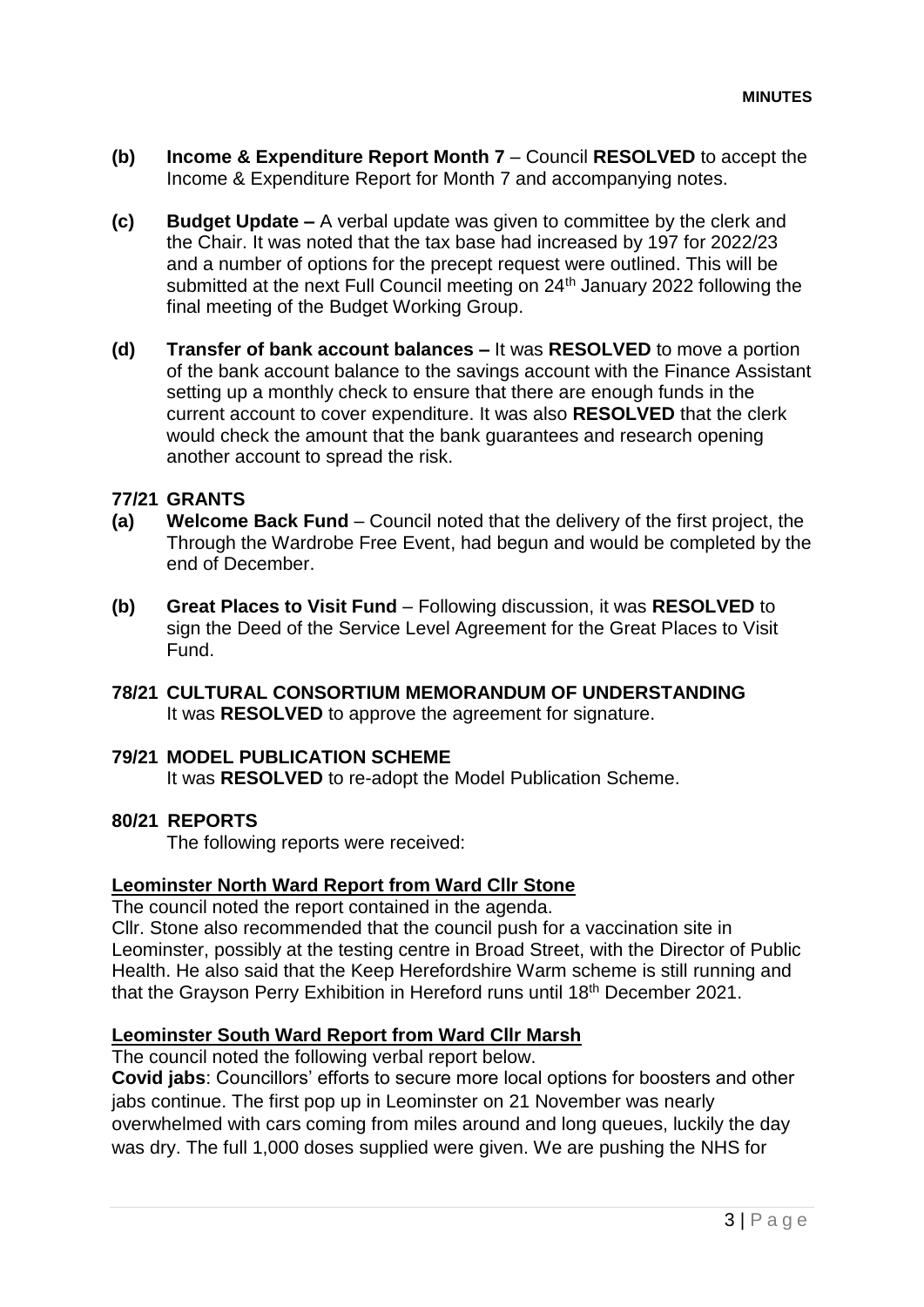more provision, including indoor queueing and appointment options. We were assured by the NHS on 11/11 that:

> *"more options via local pharmacies will deliver an increase in weekly capacity in Herefordshire by c2000 doses over the next 3 weeks" … We will be "working with practices to manage capacity and provide phone support for people who have questions about vaccines and vaccination. Elgar House will also be increasing daily throughput capacity by 150 per day with the specific aim of supporting walk-ins."*

The NHS system and the HC Grab a jab page are the best places to access current options. First and second jabs are being offered at Elgar House, Hereford. Please encourage people to take up the jab provision to protect themselves – we know that rates in Herefordshire remain high. I am aware that for some the vaccination programme remains contentious. However, the fact that the majority of patients in NHS Intensive Care Units are now unvaccinated shows the strong protective effect of the vaccines.

**Events in Leominster**: The Christmas lights are now on and the tree looks festive already. We look forward to the outdoor and well-spaced Victorian Fair in Leominster on 11th December till 3pm. This includes the Farmers Market. Parking will be free that day. Outdoor Friday markets continue in Leominster, including one planned for Christmas Eve.

**There's a lot going on! To find out more and keep up to date** with developments its worth keeping an eye on the Herefordshire Council News page. Leominster News and the Hereford Times are also well worth a read - there have been regular good news stories about our town lately including Wetherspoon's loos winning an award! **Supporting local businesses**: Herefordshire residents and visitors can benefit from exclusive discounts, deals and loyalty schemes, across the county, simply by downloading the LoyalFree app. The aim is to help support economic recovery in the county, by encouraging people to stay, shop and spend locally across our historic market towns and villages. The app is free to download and use and features a great range of deals and loyalty schemes with independent retailers across the county. The app also includes some fantastic trails, to encourage more people to get out and about in Herefordshire, including walking and cycling, art galleries, gardens, castles and even dog friendly coffee shops plus a local events section. Herefordshire Council has introduced the app, in partnership with award winning provider,

**Free mental health support as part of Covid recovery plan:** A new service delivered by Kooth offers free, anonymous and 24/7 digital mental health support with no referrals or thresholds to meet: see HC website's news section for more information. For anyone going through a challenging time, we would encourage you to seek support. Our team of experienced counsellors and wellbeing practitioners is here to help you when times are tough, and will be on hand to listen when you need to talk to someone.

One-on-one counselling sessions with fully qualified wellbeing practitioners are available 365 days a year, from midday to 10pm on weekdays, and from 6pm to 10pm on weekends and holidays. Sessions can be booked in advance or accessed via drop-in instant text-based chats. Qwell's users will also have access to an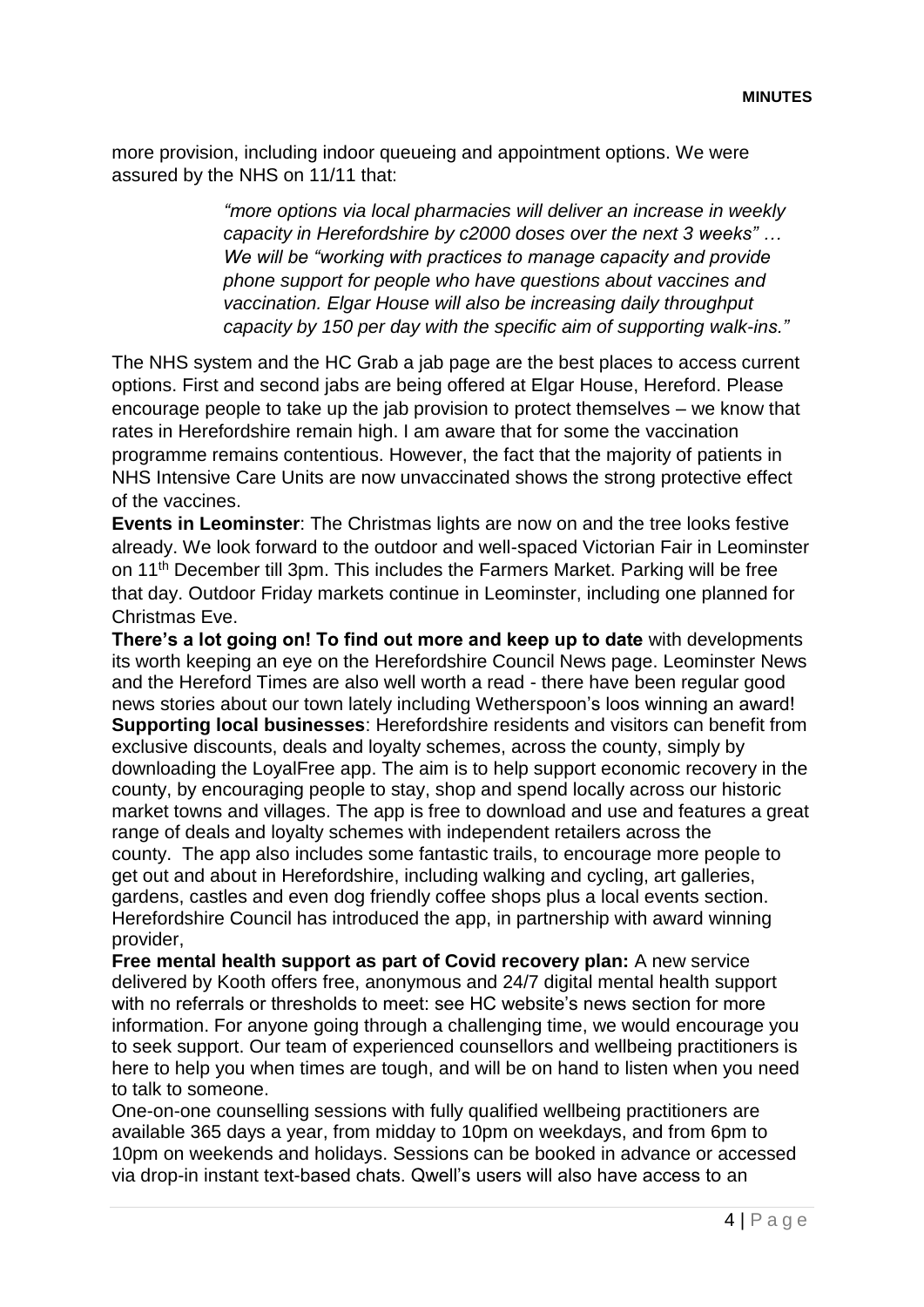#### **MINUTES**

extensive range of self-care and psychoeducational materials, peer-to-peer support via moderated forums, and personal tools such as an online journal.

As part of the grant funding for its Covid-19 recovery plan, supporting economic recovery and improving wellbeing in the county, Herefordshire Council has commissioned Qwell, a new service that will provide free digital counselling and emotional support to adults aged 19 years and over.

The COVID-19 pandemic has had a widespread detrimental impact on health and wellbeing. The recent Herefordshire Community Wellbeing Survey 2021 revealed that 28% of respondents had reported high levels of anxiety with 33% admitting they were doing less exercise and 30% were sleeping less well than the previous year. In addition, 32% of people had experienced a drop in household income. With many adults reporting a significant decline in mental health, it is now more important than ever to ensure access to high quality digital mental health tools.

Qwell is delivered by Kooth - the UK's leading digital mental health and wellbeing platform and is accredited by the British Association of Psychotherapy and Counselling. The service will be available 24 hours a day, seven days a week. Access is via computer, tablet or smartphone - with no waiting lists or referrals necessary - enabling people to access care immediately and at a time that is convenient to them.

**Council considers ambitious new recycling and waste plans:** Changes to the way we provide the county's recycling and waste collection and waste disposal services are on the way.

With tough new national environmental standards on the horizon, keeping things as they are now, is not an option. We received over 3,600 responses to our consultation earlier in the year. In response, 86 per cent said 'more needs to be done to reduce rubbish and increase recycling'; while 60 per cent accepted 'the need to change the current rubbish and recycling system'. Over half (56 per cent) of residents favour a separate food waste collection.

From late 2023, we are proposing an alternate three-weekly collection service: paper and card on week 1, plastic, cans and glass on week 2 and all other residual waste on week 3. There will be a new weekly food waste collection service and a fortnightly seasonal garden waste collection service.

As is currently the case, we will work with managing agents, resident's associations and people who live in flats to ensure they have a service that reflects their needs but provides maximum opportunities for them to recycle. For very large families, or for people with medical needs, we will continue to offer additional waste capacity as we do now.

Cabinet have agreed to re-advertise the service to the industry. Cabinet have agreed to extend the present waste and recycling disposal contract for a further five years. Savings on the cost of this will help pay for the new collection service. The disposal contract extension will also secure immediate environmental benefits. These include a 95% reduction in the amount of waste sent to landfill from 20% to just 1% from April 2022, alongside steps to ensure all recycled materials can be audited and traced if being sent outside Europe.

Cllr. Marsh also informed the council about the Herefordshire Council pre-paid £15 card to be spent at local businesses.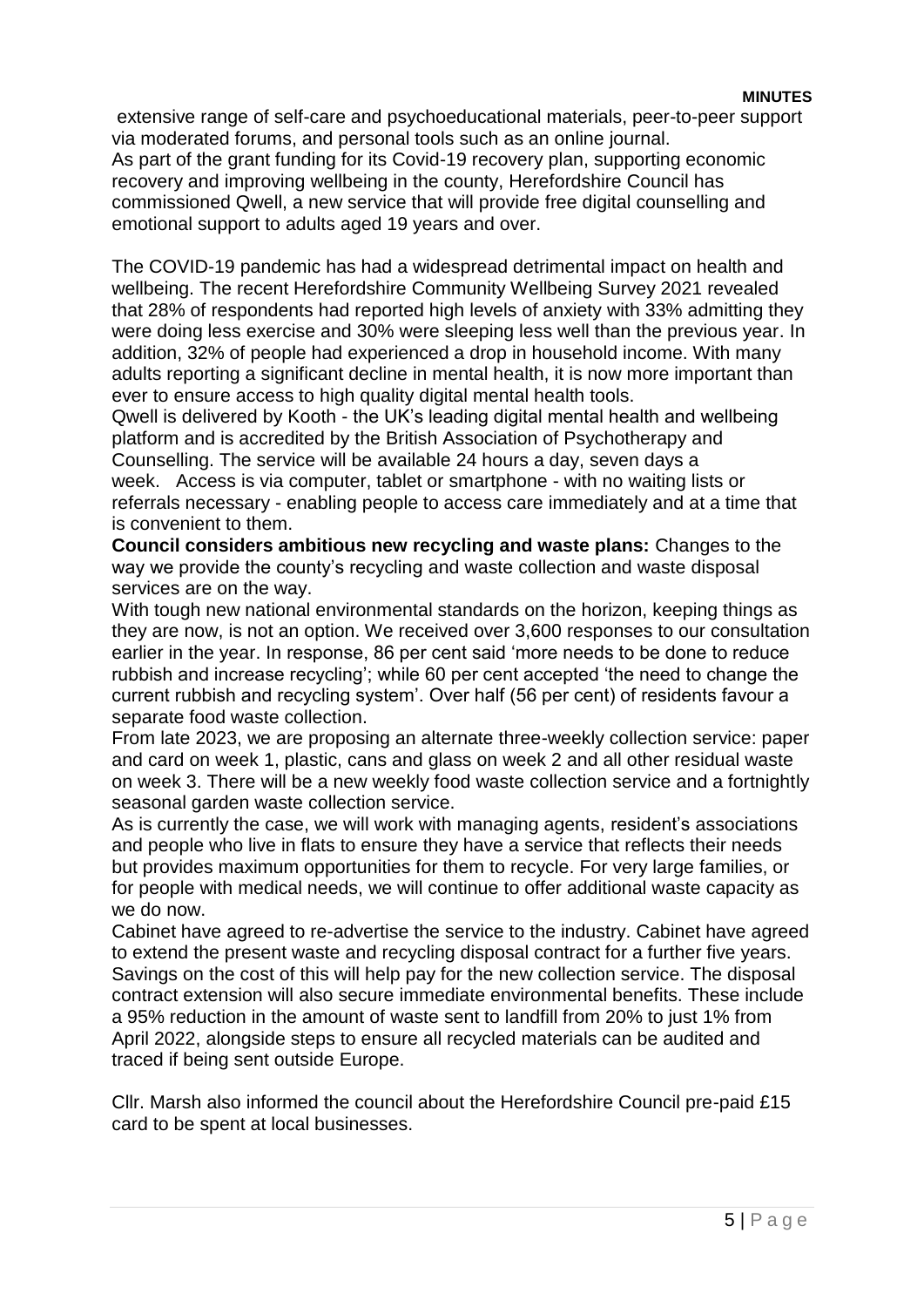# **Leominster West Ward Report from Ward Cllr Norman**

The council noted the report contained in the agenda.

## **Leominster East Ward Report from Ward Cllr Bartlett**

The council noted the verbal report below.

October saw the welcome return to participating in Leominster's civic services. In October I was pleased to be able to join fellow councillors at the Ivington Harvest Festival Service. The church at Ivington looked lovely as always. To be on the covid safe side, we were unable to partake of the usual harvest lunch and auction, but there was still a fantastic range of cakes, preserves and local potatoes available for a small donation. Our Town Civic Service in the Priory Church was also a welcome return again this year.

In November the Polish Remembrance Service took place the Sunday before Remembrance Sunday, and both events were again well attended.

The Herefordshire Destination Business Improvement District ballot is being held in November 2021. Should the ballot be successful, the Business Improvement District (excluding Hereford City Centre, which has an existing Business Improvement District) will implement a 5-year business led programme to support the growth of the tourism and retail across Herefordshire. Tourism and hospitality is a critical part of our local economy in Leominster and a major part of our towns economy. Free swimming lessons at HALO pools during October and school half term were again a great success and fully subscribed. During the summer 5521 children enjoyed a free swim, with 1309 families attending and 1115 repeat visits, plus the adult swimming lessons continue to be a great success. In addition, over 3000 youths have signed up to the free gym membership at HALO for years 11, 12 and 13.

Keep Herefordshire Warm - This autumns energy price rises have added an additional worry for a lot of people trying to stay warm this winter. It is vital that people can afford to stay warm and healthy in their own homes. By phoning 0800 677 1432, a team of trained energy advisors at Keep Herefordshire Warm can offer free energy efficiency advice that ranges from simple changes you can make, to helping you access grants for insulation or heating. They may be able to help you reduce your energy bills, switch to a cheaper energy tariff or supplier, or offer a free home visit to advise on ways to save energy. More information on grants and advice can also be found on Herefordshire Councils website -

# https://keepherefordshirewarm.co.uk/

A new digital Mental Health service has been launched in the county. The new service is delivered by Kooth and will be available 24 hours a day, seven days a week. Access is via computer, tablet or smartphone - with no waiting lists or referrals necessary - enabling people to access care immediately and at a time that is convenient to them.

To find out more access their website - https://www.qwell.io/

The recent Herefordshire Community Wellbeing Survey 2021 revealed that 28% of respondents had reported high levels of anxiety with 33% admitting they were doing less exercise and 30% were sleeping less well than the previous year. In addition, 32% of people had experienced a drop in household income.

Herefordshire Christmas Holidays and Food Programme - This Christmas, Herefordshire's Holiday Activities and Food Programme (HAF) is offering free activities to the most vulnerable children in our local communities.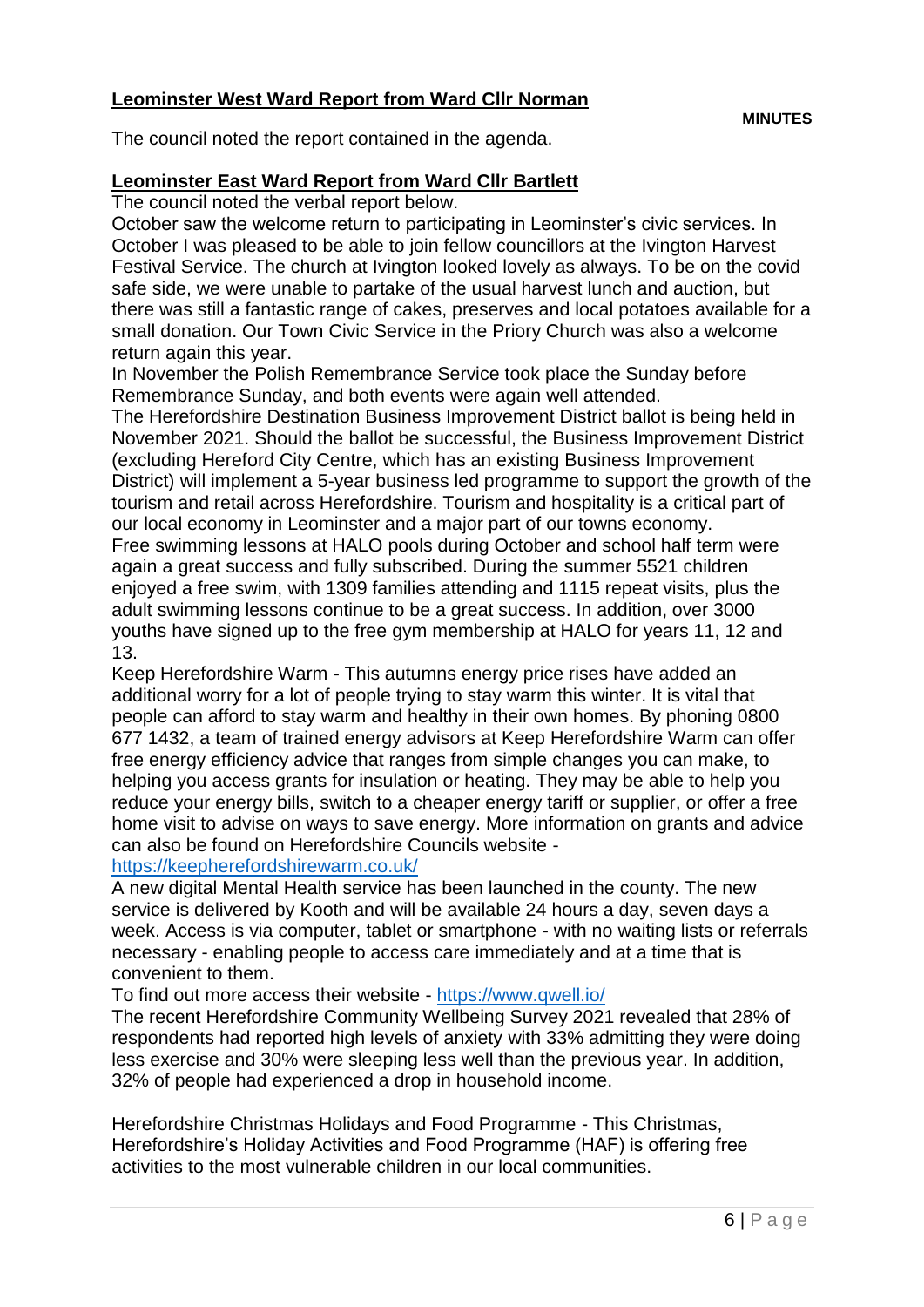Parents and carers of a child aged between five and 16 and who is eligible for benefits-related free school meals, will be able to book up to 16 hours of free activities for their child to enjoy during the festive break.

Twelve providers have currently signed up to deliver the Christmas HAF programme, which means there are over 850 free places available and a wide range of exciting activities for children to choose from. Some of our activities will include provision for children with SEND or additional needs.

Every child that attends an activity session will receive a free nutritious meal. Information about the Christmas HAF Programme is available on the Talk [Community website](http://www.talkcommunity.org/holidayactivities) and the online booking system will open on Monday 29 November.

This is your last chance to see Grayson Perry's The Vanity of Small Differences at Hereford Library. A fantastic opportunity to see A series of large scale tapestries created by one of the country's leading artists. It is well worth a visit, and at a modest £5 entry fee plus free buses on the weekend make this a much more widely affordable experience for people. The exhibition closes on Saturday 18<sup>th</sup> December.

# **81/21 MAYORAL APPOINTMENTS**

Council received the following appointments attended by the Mayor:

20th November 2021 Bromyard Christmas Light Switch-On 20th November 2021 Leominster Safer Neighbourhood Team meeting 26th November 2021 Stourport Christmas Illuminations Switch-On

Ward Cllr Stone, the member of the press and the members of the public left the meeting.

# **82/21 CONFIDENTIAL ITEMS**

As certain items to be discussed included the consideration of exempt information, Full Council **RESOLVED** that, in accordance with Section 100A(4) of the Local Government Act 1972, the public be excluded during the discussion of the matters referred to in the items listed below, on the grounds that they would involve the likely disclosure of exempt information, as defined in the respective paragraph of Part 1 of Schedule 12A of the Act, and the public interest in maintaining the exemption outweighed the public interest in disclosing the information.

## **(a) Staff Review –** Following discussion it was **RESOLVED** to action the recommendations of the staff review in respect of:

- Changes to the line management of some staff from January 2022;
- Adjustment of salary scales from April 2022;
- The recruitment of a freelance Business Project Officer from January 2022 to March 2022, funded by the Welcome Back Fund, supported by Herefordshire Council, to encourage people back to the High Street and support economic recovery in Herefordshire following the impact of COVID-19 pandemic.